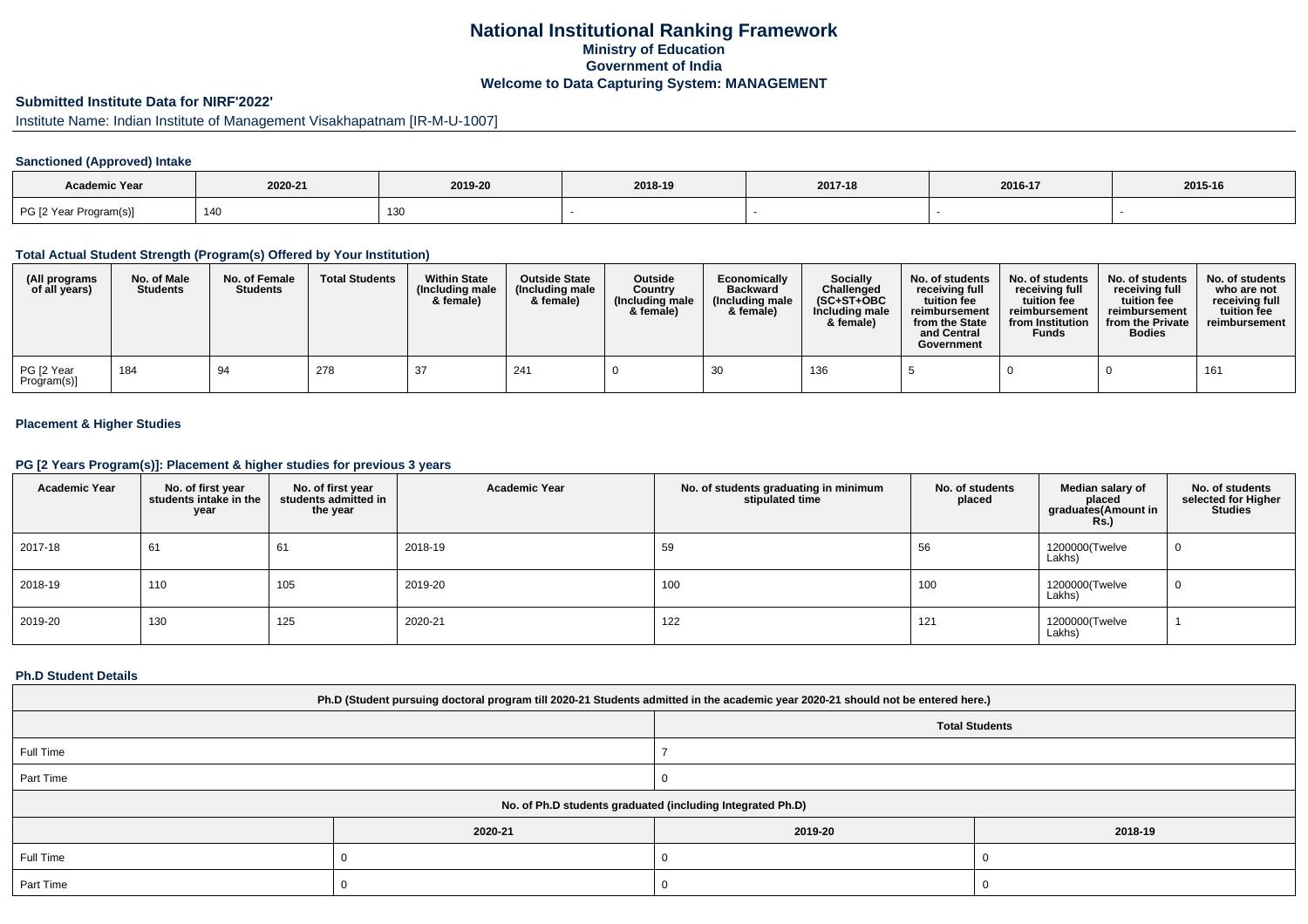#### **Financial Resources: Utilised Amount for the Capital expenditure for previous 3 years**

| <b>Academic Year</b>                                                                                                                                                           | 2020-21                                                                                              | 2019-20                                                                                     | 2018-19                                                                                 |  |  |  |  |  |  |  |
|--------------------------------------------------------------------------------------------------------------------------------------------------------------------------------|------------------------------------------------------------------------------------------------------|---------------------------------------------------------------------------------------------|-----------------------------------------------------------------------------------------|--|--|--|--|--|--|--|
|                                                                                                                                                                                | <b>Utilised Amount</b>                                                                               | <b>Utilised Amount</b>                                                                      | <b>Utilised Amount</b>                                                                  |  |  |  |  |  |  |  |
|                                                                                                                                                                                | Annual Capital Expenditure on Academic Activities and Resources (excluding expenditure on buildings) |                                                                                             |                                                                                         |  |  |  |  |  |  |  |
| Library (Books, Journals and e-Resources only)                                                                                                                                 | 23657535 (Two Crore Thirty Six Lakh Fifty Seven Thousand<br>Five Hundred Thirty Five)                | 18388554 (One Crore Eighty Three Lakh Eighty Eight<br>Thousand Five Hundred Fifty Four)     | 18958757 (One Crore Eighty Nine Lakh Fifty Eight Thousand<br>Seven Hundred Fifty Seven) |  |  |  |  |  |  |  |
| Expenditure on setting up/upgradation of laboratory                                                                                                                            | 4951188 (Forty Nine Lakh Fifty One Thousand One Hundred<br>Eighty Eight)                             | 3354372 (Thirty Three Lakh Fifty Four Thousand Three<br>Hundred and Seventy Two)            | 1176908 (Eleven Lakh Seventy Six Thousand Nine Hundred<br>and Eight)                    |  |  |  |  |  |  |  |
| Other expenditure on creation of Capital Assets (For setting up<br>classrooms, seminar hall, conference hall, library excluding<br>expenditure on Land , Building, Roads etc.) | 13014207 (One Crore Thirty Lakh Fourteen Thousand Two<br>Hundred and Seven)                          | 19797949 (One Crore Ninety Seven Lakh Ninety Seven<br>Thousand Nine Hundred and Forty Nine) | 21719130 (Two Crore Seventeen Lakh Nineteen Thousand<br>One Hundred and Thirty)         |  |  |  |  |  |  |  |

## **Financial Resources: Utilised Amount for the Operational expenditure for previous 3 years**

| <b>Academic Year</b>                                                                                                                                                                           | 2020-21                                                                                   | 2019-20                                                                                     | 2018-19                                                                                |  |  |  |  |  |  |
|------------------------------------------------------------------------------------------------------------------------------------------------------------------------------------------------|-------------------------------------------------------------------------------------------|---------------------------------------------------------------------------------------------|----------------------------------------------------------------------------------------|--|--|--|--|--|--|
| <b>Utilised Amount</b>                                                                                                                                                                         |                                                                                           | <b>Utilised Amount</b>                                                                      | <b>Utilised Amount</b>                                                                 |  |  |  |  |  |  |
|                                                                                                                                                                                                | <b>Annual Operational Expenditure</b>                                                     |                                                                                             |                                                                                        |  |  |  |  |  |  |
| Salaries (Teaching and Non Teaching staff)                                                                                                                                                     | 111575456 (Eleven Crore Fifteen Lakh Seventy Five Thousand<br>Four Hundred and Fifty Six) | 86877889 (Eight Crore Sixty Eight Lakh Seventy Seven<br>Thousand Eight Hundred Eighty Nine) | 65433698 (Six Crore Fifty Four Lakh Thirty Three Thousand<br>Six Hundred Ninety Eight) |  |  |  |  |  |  |
| Maintenance of Academic Infrastructure or consumables and<br>other running expenditures(excluding maintenance of hostels<br>and allied services, rent of the building, depreciation cost, etc) | 88616630 (Eight Crore Eighty Six Lakh Sixteen Thousand Six<br>Hundred Thirty)             | 110121823 (Eleven Crore One Lakh Twenty One Thousand<br>Eight Hundred Twenty Three)         | 87419996 (Eight Crore Seventy Four Lakh Nineteen Thousand<br>Nine Hundred Ninety Six)  |  |  |  |  |  |  |
| Seminars/Conferences/Workshops                                                                                                                                                                 | 1681131 (Sixteen Lakh Eighty One Thousand One Hundred<br>and Thirty one)                  | 10265255 (One Crore Two Lakh Sixty Five Thousand Two<br>Hundred Fifty Five)                 | 7115911 (Seventy One Lakh Fifteen Thousand Nine Hundred<br>Eleven)                     |  |  |  |  |  |  |

## **Sponsored Research Details**

| <b>Financial Year</b>                    | 2020-21                            | 2019-20                              | 2018-19 |
|------------------------------------------|------------------------------------|--------------------------------------|---------|
| Total no. of Sponsored Projects          |                                    |                                      |         |
| Total no. of Funding Agencies            |                                    |                                      |         |
| Total Amount Received (Amount in Rupees) | 2040000                            | 1360000                              |         |
| Amount Received in Words                 | Rupees Twenty lakhs forty thousand | Rupees Thirteen lakhs sixty thousand | Zero    |

## **Consultancy Project Details**

| <b>Financial Year</b>                    | 2020-21                                                                | 2019-20                                                  | 2018-19                                                    |
|------------------------------------------|------------------------------------------------------------------------|----------------------------------------------------------|------------------------------------------------------------|
| Total no. of Consultancy Projects        |                                                                        |                                                          |                                                            |
| Total no. of Client Organizations        |                                                                        |                                                          |                                                            |
| Total Amount Received (Amount in Rupees) | 7175370                                                                | 587640                                                   | 391760                                                     |
| Amount Received in Words                 | Rupees Seventy one lakh seventy five thousand three hundred<br>seventy | Rupees Five lakh eighty seven thousand six hundred forty | Rupees three lakhs ninety one thousand seven hundred sixty |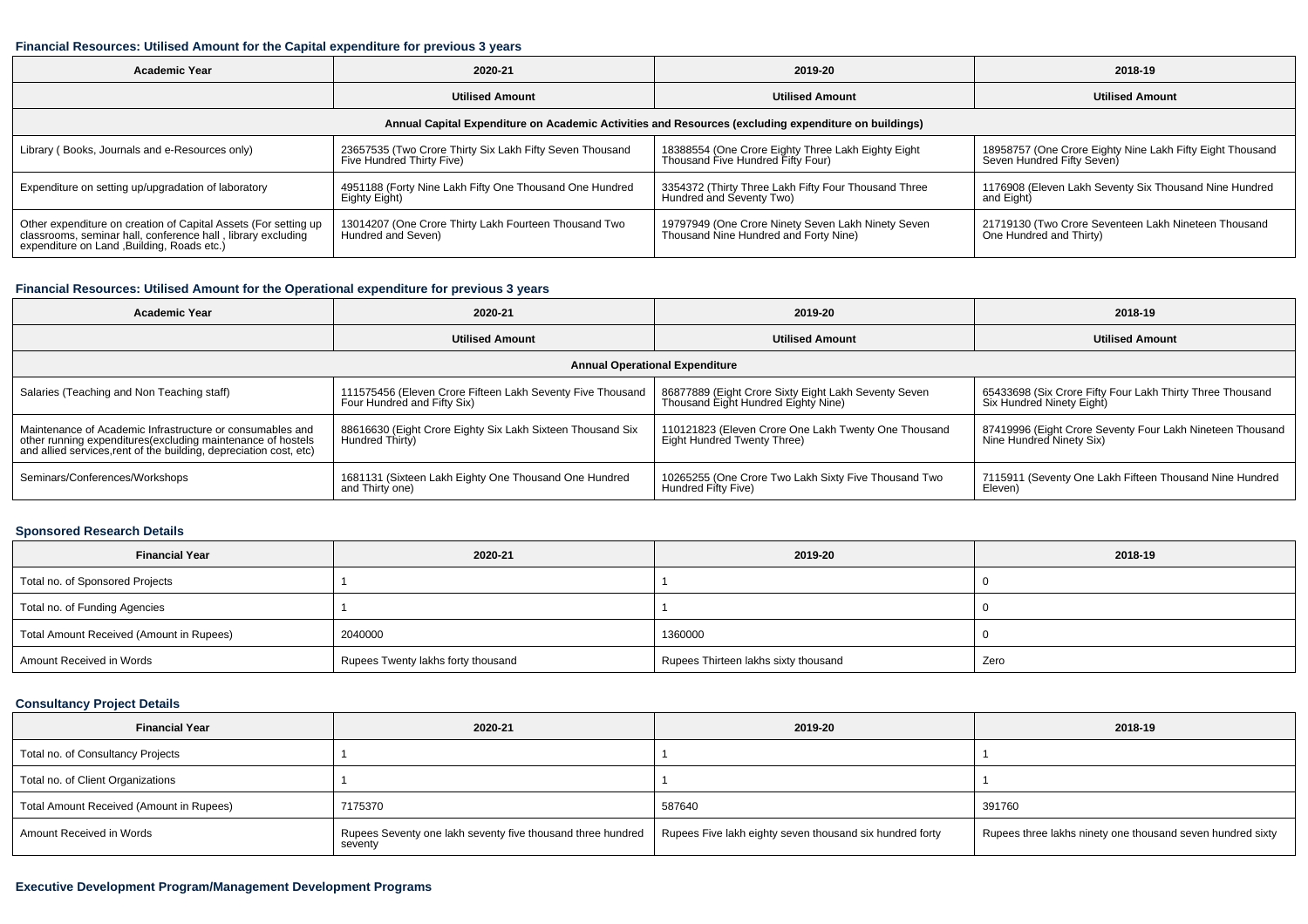| <b>Financial Year</b>                                                             | 2020-21                                                          | 2019-20                                                                    | 2018-19                                                 |
|-----------------------------------------------------------------------------------|------------------------------------------------------------------|----------------------------------------------------------------------------|---------------------------------------------------------|
| Total no. of Executive Development Programs/ Management<br>Development Programs   | 11                                                               |                                                                            |                                                         |
| Total no. of Participants                                                         | 251                                                              | 130                                                                        |                                                         |
| Total Annual Earnings (Amount in Rupees)(Excluding Lodging<br>& Boarding Charges) | 55565062                                                         | 25555625                                                                   | 5610375                                                 |
| Total Annual Earnings in Words                                                    | Rupees Five crore fifty five lakhs sixty five thousand sixty two | Rupees Two crore fifty five lakhs five thousand six hundred<br>twenty five | Fifty six lakhs ten thousand three hundred seventy five |

## **PCS Facilities: Facilities of physically challenged students**

| 1. Do your institution buildings have Lifts/Ramps?                                                                                                         | Yes, more than 80% of the buildings |
|------------------------------------------------------------------------------------------------------------------------------------------------------------|-------------------------------------|
| 2. Do your institution have provision for walking aids, including wheelchairs and transportation from one building to another for<br>handicapped students? | Yes                                 |
| 3. Do your institution buildings have specially designed toilets for handicapped students?                                                                 | Yes, more than 80% of the buildings |

## **Faculty Details**

| Srno           | <b>Name</b>               | Age | Designation                                         | Gender | Qualification | <b>Experience (In</b><br>Months) | <b>Currently working</b><br>with institution? | <b>Joining Date</b> | <b>Leaving Date</b>      | <b>Association type</b> |
|----------------|---------------------------|-----|-----------------------------------------------------|--------|---------------|----------------------------------|-----------------------------------------------|---------------------|--------------------------|-------------------------|
| $\overline{1}$ | Aalok Kumar               | 31  | <b>Assistant Professor</b>                          | Male   | Ph.D          | 63                               | Yes                                           | 18-01-2021          | --                       | Regular                 |
| $\overline{2}$ | Amit Baran<br>Chakrabarti | 44  | <b>Assistant Professor</b>                          | Male   | Ph.D          | 153                              | Yes                                           | 11-12-2017          | $\sim$                   | Regular                 |
| 3              | Amit Shankar              | 33  | <b>Assistant Professor</b>                          | Male   | Ph.D          | 66                               | Yes                                           | 14-10-2019          | $\mathbf{u}$             | Regular                 |
| 4              | <b>Ankit Kumar</b>        | 27  | <b>Assistant Professor</b>                          | Male   | Ph.D          | $\overline{4}$                   | Yes                                           | 31-03-2021          | $\sim$                   | Regular                 |
| 5              | Anupama Sharma            | 36  | <b>Assistant Professor</b>                          | Female | Ph.D          | 82                               | Yes                                           | 06-12-2017          | $\sim$                   | Regular                 |
| 6              | B Srirangacharyulu        | 49  | Associate Professor                                 | Male   | Ph.D          | 243                              | Yes                                           | 29-11-2017          | $\sim$                   | Regular                 |
| $\overline{7}$ | Balaji Subramanian        | 39  | <b>Assistant Professor</b>                          | Male   | Ph.D          | 121                              | Yes                                           | 01-02-2021          | $\sim$                   | Regular                 |
| 8              | Bhargab<br>Chattopadhyay  | 37  | <b>Assistant Professor</b>                          | Male   | Ph.D          | 114                              | Yes                                           | 08-01-2019          | $\mathbf{u}$             | Regular                 |
| 9              | Bishakha Majumdar         | 35  | <b>Assistant Professor</b>                          | Female | Ph.D          | 93                               | Yes                                           | 01-03-2019          | $\overline{\phantom{a}}$ | Regular                 |
| 10             | Chandreie<br>Mukherjee    | 31  | <b>Assistant Professor</b>                          | Female | Ph.D          | 37                               | Yes                                           | 18-11-2019          | $\overline{\phantom{a}}$ | Adhoc / Contractual     |
| 11             | Deepika R Gupta           | 46  | <b>Assistant Professor</b>                          | Female | Ph.D          | 183                              | Yes                                           | 13-06-2018          | $\sim$                   | Regular                 |
| 12             | Kalyan Kolukuluri         | 37  | <b>Assistant Professor</b>                          | Male   | Ph.D          | 104                              | Yes                                           | 21-12-2017          | $\sim$                   | Regular                 |
| 13             | Kaveri Krishnan           | 35  | <b>Assistant Professor</b>                          | Female | Ph.D          | 81                               | Yes                                           | 29-12-2017          | $\sim$                   | Regular                 |
| 14             | M Chandrasekhar           | 59  | Dean / Principal /<br>Director / Vice<br>Chancellor | Male   | Ph.D          | 460                              | Yes                                           | 22-03-2017          | $\overline{\phantom{a}}$ | Regular                 |
| 15             | MV Anuradha               | 40  | Associate Professor                                 | Female | Ph.D          | 121                              | Yes                                           | 18-11-2019          | $\sim$                   | Regular                 |
| 16             | Milan Kumar               | 32  | <b>Assistant Professor</b>                          | Male   | Ph.D          | 60                               | Yes                                           | 20-04-2018          | $\sim$                   | Regular                 |
| 17             | Mohammad<br>Shameem Jawed | 36  | <b>Assistant Professor</b>                          | Male   | Ph.D          | 109                              | Yes                                           | 01-11-2017          | --                       | Regular                 |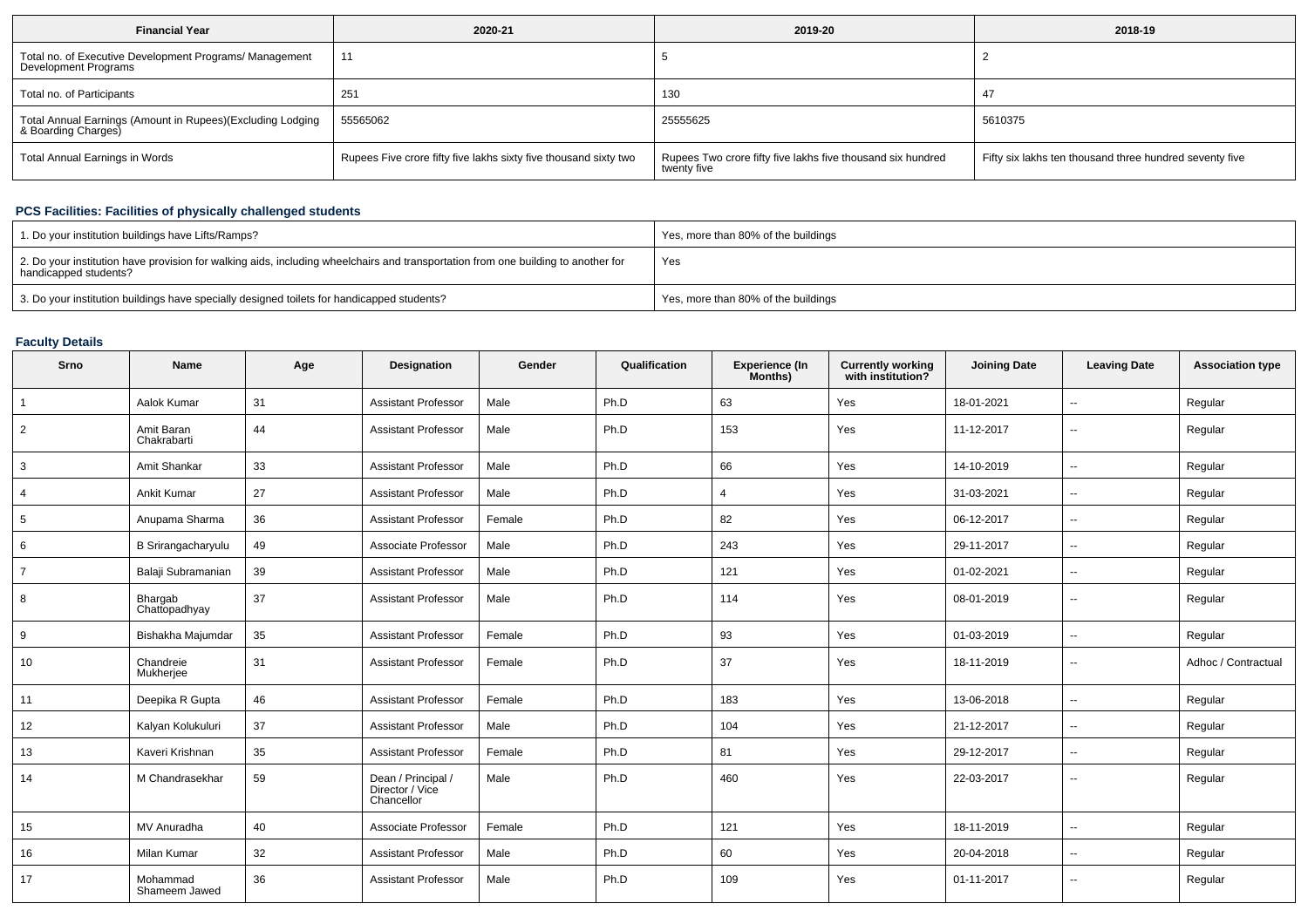| 18 | Neena Pandey                | 44 | <b>Assistant Professor</b> | Female | Ph.D       | 102 | Yes | 07-10-2019 | $\sim$                   | Regular             |
|----|-----------------------------|----|----------------------------|--------|------------|-----|-----|------------|--------------------------|---------------------|
| 19 | Pappu Raja Sekhara<br>Sarma | 55 | Associate Professor        | Male   | Ph.D       | 394 | Yes | 07-10-2020 | --                       | Regular             |
| 20 | Prince Doliya               | 30 | <b>Assistant Professor</b> | Male   | Ph.D       | 59  | Yes | 01-11-2019 | $\sim$                   | Regular             |
| 21 | <b>Rohit Titiyal</b>        | 32 | <b>Assistant Professor</b> | Male   | Ph.D       | 18  | Yes | 22-02-2021 | --                       | Regular             |
| 22 | Saroj Kumar Pani            | 43 | Associate Professor        | Male   | Ph.D       | 175 | Yes | 06-04-2020 | $\overline{a}$           | Regular             |
| 23 | Shalini Agnihotri           | 34 | <b>Assistant Professor</b> | Female | Ph.D       | 72  | Yes | 08-07-2021 | $\sim$                   | Regular             |
| 24 | Shivshanker Singh<br>Patel  | 39 | <b>Assistant Professor</b> | Male   | Ph.D       | 82  | Yes | 07-11-2019 | $\sim$                   | Regular             |
| 25 | Srinivas Josyula            | 50 | Associate Professor        | Male   | Ph.D       | 331 | Yes | 17-12-2020 | $\sim$                   | Adhoc / Contractual |
| 26 | Sunitha Tumkur              | 33 | <b>Assistant Professor</b> | Female | Ph.D       | 57  | Yes | 08-01-2021 | $\sim$                   | Regular             |
| 27 | Sushil Kumar                | 38 | <b>Assistant Professor</b> | Male   | Ph.D       | 43  | Yes | 25-02-2021 | $\sim$                   | Regular             |
| 28 | Vimal Kumar M               | 33 | <b>Assistant Professor</b> | Male   | Ph.D       | 59  | Yes | 07-07-2021 | $\overline{\phantom{a}}$ | Regular             |
| 29 | Vinay Ramani                | 44 | Associate Professor        | Male   | Ph.D       | 187 | Yes | 18-01-2019 | $\overline{a}$           | Regular             |
| 30 | Vishal Singh Patyal         | 34 | <b>Assistant Professor</b> | Male   | Ph.D       | 83  | Yes | 31-08-2020 | $\overline{\phantom{a}}$ | Regular             |
| 31 | Vivekananda<br>Madupu       | 49 | Associate Professor        | Male   | Ph.D       | 212 | Yes | 23-08-2019 | $\sim$                   | Regular             |
| 32 | Anirban Ghatak              | 37 | <b>Assistant Professor</b> | Male   | Ph.D       | 67  | No  | 13-10-2017 | 15-06-2020               | Regular             |
| 33 | Jayasankar<br>Ramanathan    | 36 | <b>Assistant Professor</b> | Male   | Ph.D       | 84  | No  | 26-02-2018 | 04-02-2021               | Regular             |
| 34 | K Sunil Chandran            | 56 | Other                      | Male   | PGDBM      | 430 | Yes | 10-10-2016 | $\sim$                   | Visiting            |
| 35 | Sankarshan Basu             | 49 | Other                      | Male   | Ph.D       | 274 | Yes | 11-07-2016 | ш.                       | Visiting            |
| 36 | Anand Kasturi               | 59 | Other                      | Male   | Ph.D       | 465 | Yes | 11-07-2016 | $\overline{\phantom{a}}$ | Visiting            |
| 37 | Pratap Giri S               | 55 | Other                      | Male   | CA         | 414 | Yes | 10-10-2016 | ۰.                       | Visiting            |
| 38 | G Venkata Raman             | 46 | Other                      | Male   | Ph.D       | 168 | Yes | 26-02-2021 | $\sim$                   | Visiting            |
| 39 | Jose PD                     | 55 | Professor                  | Male   | Ph.D       | 312 | Yes | 10-10-2016 | $\sim$                   | Visiting            |
| 40 | Suryanarayana<br>Valluri    | 56 | Other                      | Male   | PGDBM      | 396 | Yes | 11-07-2016 | $\sim$                   | Visiting            |
| 41 | Aboli Chowdhary             | 44 | Other                      | Female | <b>MBA</b> | 156 | Yes | 02-09-2019 | $\sim$                   | Visiting            |
| 42 | Purba Halady Rao            | 72 | Other                      | Female | Ph.D       | 472 | Yes | 30-11-2020 | $\overline{\phantom{a}}$ | Visiting            |
| 43 | G N Radhakrishnan           | 72 | Other                      | Male   | PGDBM      | 440 | Yes | 26-02-2021 | $\sim$                   | Visiting            |
| 44 | M S Sriram                  | 59 | Other                      | Male   | Ph.D       | 360 | Yes | 29-02-2016 | ш.                       | Visiting            |
| 45 | Lata Chakravarthy           | 63 | Other                      | Female | Ph.D       | 452 | Yes | 16-10-2020 | $\overline{\phantom{a}}$ | Visiting            |
| 46 | Malavika R Harita           | 63 | Other                      | Female | PGDBM      | 424 | Yes | 02-09-2019 | $\overline{\phantom{a}}$ | Visiting            |
| 47 | Ashok Pratap Arora          | 70 | Professor                  | Male   | Ph.D       | 600 | Yes | 30-11-2020 | $\overline{\phantom{a}}$ | Visiting            |
| 48 | Ramanujam Sridhar           | 68 | Associate Professor        | Male   | MBA        | 540 | Yes | 11-06-2016 | $\overline{\phantom{a}}$ | Visiting            |